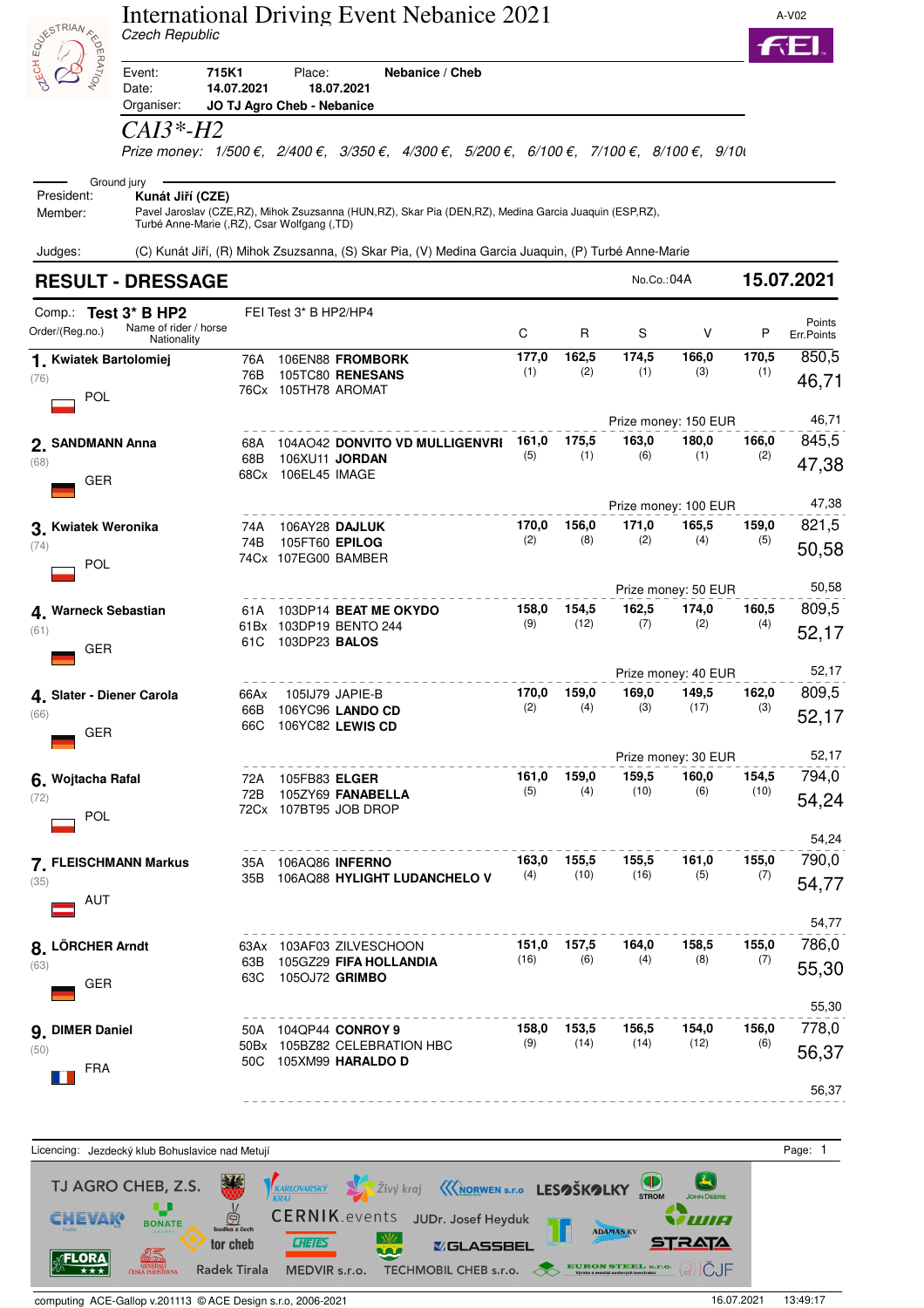|                                            | Czech Republic                                                                 |            |                                      | International Driving Event Nebanice 2021                                                                                                                                    |               |               |               |               |               | A-V02                   |
|--------------------------------------------|--------------------------------------------------------------------------------|------------|--------------------------------------|------------------------------------------------------------------------------------------------------------------------------------------------------------------------------|---------------|---------------|---------------|---------------|---------------|-------------------------|
| <b>BUSICAL ASSESSIBLE PROPERTY</b>         | 715K1<br>Event:<br>Date:                                                       | 14.07.2021 | Place:<br>JO TJ Agro Cheb - Nebanice | Nebanice / Cheb<br>18.07.2021                                                                                                                                                |               |               |               |               |               |                         |
|                                            | Organiser:<br><i>CAI3*-H2</i>                                                  |            |                                      | Prize money: $1/500 \epsilon$ , $2/400 \epsilon$ , $3/350 \epsilon$ , $4/300 \epsilon$ , $5/200 \epsilon$ , $6/100 \epsilon$ , $7/100 \epsilon$ , $8/100 \epsilon$ , $9/100$ |               |               |               |               |               |                         |
| President:<br>Member:                      | Ground jury<br>Kunát Jiří (CZE)<br>Turbé Anne-Marie (,RZ), Csar Wolfgang (,TD) |            |                                      | Pavel Jaroslav (CZE, RZ), Mihok Zsuzsanna (HUN, RZ), Skar Pia (DEN, RZ), Medina Garcia Juaquin (ESP, RZ),                                                                    |               |               |               |               |               |                         |
| Judges:                                    |                                                                                |            |                                      | (C) Kunát Jiří, (R) Mihok Zsuzsanna, (S) Skar Pia, (V) Medina Garcia Juaquin, (P) Turbé Anne-Marie                                                                           |               |               |               |               |               |                         |
|                                            | <b>RESULT - DRESSAGE</b>                                                       |            |                                      |                                                                                                                                                                              |               |               | No.Co.:04A    |               |               | 15.07.2021              |
| Comp.: Test 3* B HP2<br>Order/(Reg.no.)    | Name of rider / horse<br>Nationality                                           |            | FEI Test 3* B HP2/HP4                |                                                                                                                                                                              | C             | R             | S             | V             | P             | Points<br>Err.Points    |
| 9. Wagner Bettina<br>(79)<br>SUI           |                                                                                | 79A<br>79B | 79Cx 104GZ46 KORINA                  | 106EM28 DSP RUBINA BLACK<br>105CJ17 FINITY 2                                                                                                                                 | 160,0<br>(7)  | 152,0<br>(15) | 164,0<br>(4)  | 159,0<br>(7)  | 143,0<br>(20) | 778,0<br>56,37          |
| 11. BARBEY Michael<br>(80)<br>SUI          |                                                                                | 80A<br>80B |                                      | 105DT26 LEONARD<br>104LS39 DINO XVIII<br>80Cx 106RX33 DAVINCI DES ARRENEYS                                                                                                   | 159,5<br>(8)  | 154,0<br>(13) | 157,5<br>(13) | 148,0<br>(20) | 150,5<br>(11) | 56,37<br>769,5<br>57,50 |
| 12. BÖSCH Stefan<br>(33)<br><b>AUT</b>     |                                                                                | 33A<br>33B | 33Cx 106LN77 FERO 31                 | 1050H03 FREESTYLE 3<br>105EJ40 DADDY'S SUNSHINE 2                                                                                                                            | 154,5<br>(12) | 155,5<br>(10) | 159,5<br>(10) | 156,5<br>(9)  | 141,0<br>(21) | 57,50<br>767,0<br>57,84 |
| 13. Böhme Oliver<br>(55)<br>GER            |                                                                                | 55A<br>55B | 105AY06 <b>FISCUS</b>                | 105JB86 DORENZO B<br>55Cx 102MD46 PHOENIX                                                                                                                                    | 147,0<br>(19) | 156,0<br>(8)  | 156,0<br>(15) | 156,0<br>(10) | 145,0<br>(18) | 57,84<br>760,0<br>58,77 |
| 14. Gillinger Bm ing. Erwin<br>(31)<br>AUT |                                                                                | 31 A       |                                      | 104TL33 DOERAK<br>31B 107CV64 IMRE ELARDA V                                                                                                                                  | 145,0<br>(22) | 156,5<br>(7)  | 150,0<br>(22) | 154,5<br>(11) | 150,0<br>(13) | 58,77<br>756,0<br>59,30 |
| 15. Kozlowski Jacek<br>(73)<br>POL         |                                                                                | 73B<br>73C | 73Ax 107HK68 JASZA<br>106BE37 AKCENT | 106JM34 LAWROW                                                                                                                                                               | 154,5<br>(12) | 142,0<br>(21) | 158,5<br>(12) | 147,5<br>(21) | 150,5<br>(11) | 59,30<br>753,0<br>59,70 |
| 16. Soukup Alexandr<br>(42)<br>CZE         |                                                                                | 42A<br>42B | 106AE25 ESA-35<br>42Cx 104WG62 JIM 1 | 106JU99 <b>ENNA - 39</b>                                                                                                                                                     | 146,5<br>(20) | 151,5<br>(16) | 150,5<br>(21) | 152,5<br>(14) | 149,5<br>(14) | 59,70<br>750,5<br>60,03 |
| 17. LEITNER Markus<br>(32)<br>AUT          |                                                                                | 32A<br>32B |                                      | <b>106LI86 FALCO HE</b><br>106LI89 GERANDRO<br>32Cx 104FC27 ZALANDO                                                                                                          | 157,5<br>(11) | 138,0<br>(27) | 153,0<br>(20) | 154,0<br>(12) | 145,5<br>(16) | 60,03<br>748,0<br>60,37 |
| 18. HEYLEN Wim<br>(38)<br><b>BEL</b>       |                                                                                | 38A<br>38B | 105LR83 ELMO B                       | 104IX62 GARVIN VAN PAPINGLO                                                                                                                                                  | 145,5<br>(21) | 144,5<br>(20) | 153,5<br>(18) | 152,0<br>(15) | 145,0<br>(18) | 60,37<br>740,5<br>61,37 |
|                                            |                                                                                |            |                                      |                                                                                                                                                                              |               |               |               |               |               | 61,37                   |

Licencing: Jezdecký klub Bohuslavice nad Metují entrych protokové protokové protokové protokové protokové protokové protokové protokové protokové protokové protokové protokové protokové protokové protokové protokové protok **Y** Zivý kraj **KNORWEN** s.r.o LESOŠKOLKY STROM  $\bigodot$ TJ AGRO CHEB, Z.S.  $\underbrace{\bigoplus_{\text{udka } z \text{ ĉech}}$ **BONATE** CERNIK.events JUDr. Josef Heyduk **CHEVAK** WA **ADAMAS KV**  $\frac{1}{2}$ **CHEIES STRATA** tor cheb **YGLASSBEL** Ϋ́Ю 01<del>27</del><br>Okyppan<br>Generali **FLORA** EURON STEEL S.P.O. @ IČJF Radek Tirala MEDVIR s.r.o. TECHMOBIL CHEB s.r.o.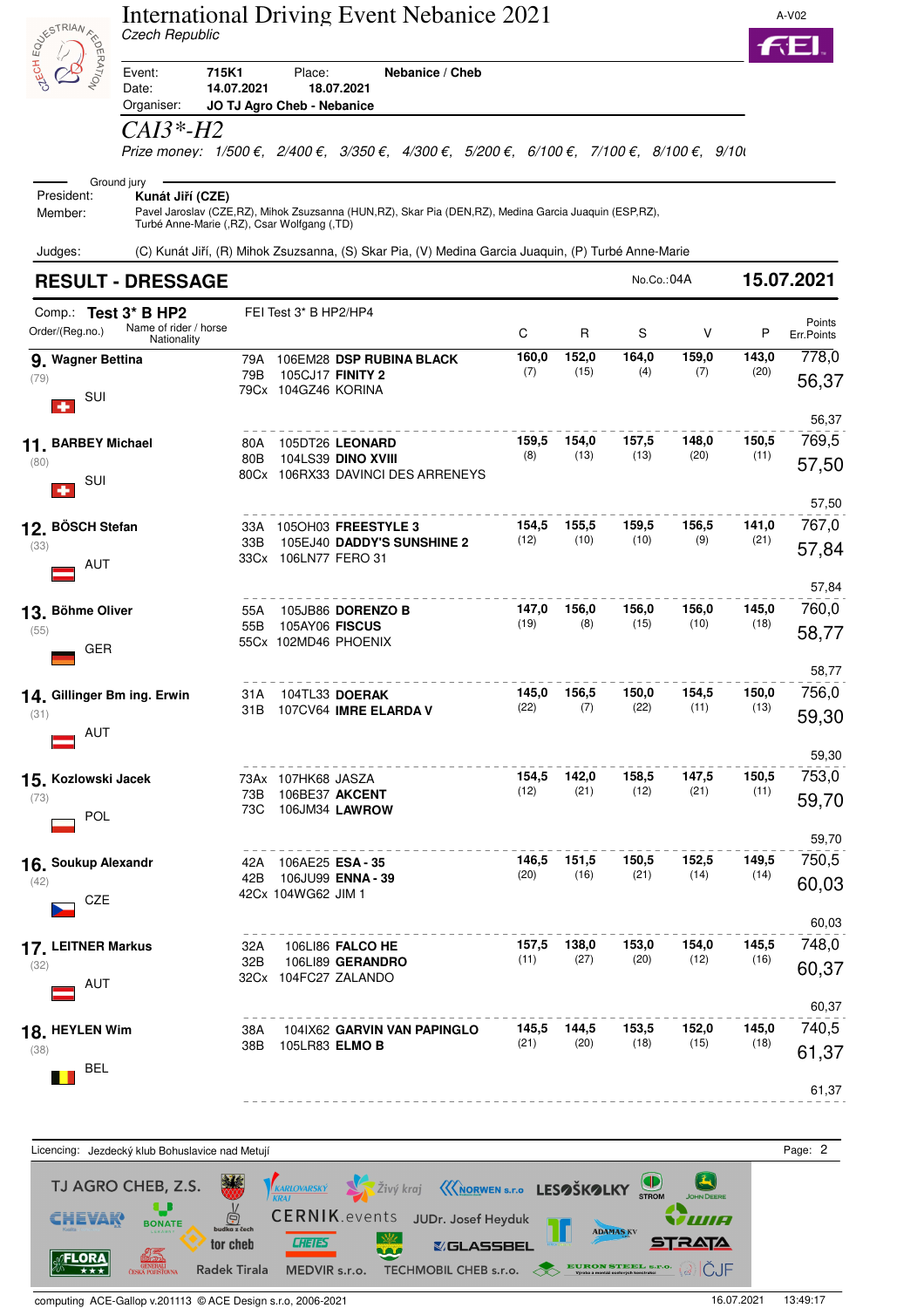| <b>ASTRIAN</b>                               | Czech Republic                                                                 |                      |                                        | International Driving Event Nebanice 2021                                                                 |               |                     |               |               |               | A-V02                   |
|----------------------------------------------|--------------------------------------------------------------------------------|----------------------|----------------------------------------|-----------------------------------------------------------------------------------------------------------|---------------|---------------------|---------------|---------------|---------------|-------------------------|
| EPATION                                      | 715K1<br>Event:<br>Date:<br>Organiser:                                         | 14.07.2021           | Place:<br>JO TJ Agro Cheb - Nebanice   | Nebanice / Cheb<br>18.07.2021                                                                             |               |                     |               |               |               |                         |
|                                              | CAI3*-H2                                                                       |                      |                                        | Prize money: 1/500 €, 2/400 €, 3/350 €, 4/300 €, 5/200 €, 6/100 €, 7/100 €, 8/100 €, 9/10                 |               |                     |               |               |               |                         |
| President:<br>Member:                        | Ground jury<br>Kunát Jiří (CZE)<br>Turbé Anne-Marie (,RZ), Csar Wolfgang (,TD) |                      |                                        | Pavel Jaroslav (CZE, RZ), Mihok Zsuzsanna (HUN, RZ), Skar Pia (DEN, RZ), Medina Garcia Juaquin (ESP, RZ), |               |                     |               |               |               |                         |
| Judges:                                      |                                                                                |                      |                                        | (C) Kunát Jiří, (R) Mihok Zsuzsanna, (S) Skar Pia, (V) Medina Garcia Juaquin, (P) Turbé Anne-Marie        |               |                     |               |               |               |                         |
|                                              | <b>RESULT - DRESSAGE</b>                                                       |                      |                                        |                                                                                                           |               |                     | No.Co.:04A    |               |               | 15.07.2021              |
| Comp.: Test 3* B HP2<br>Order/(Reg.no.)      | Name of rider / horse<br>Nationality                                           |                      | FEI Test 3* B HP2/HP4                  |                                                                                                           | C             | R                   | S             | V             | P             | Points<br>Err.Points    |
| 18. SCHOTTMÜLLER Stefan<br>(65)              |                                                                                | 65A<br>65B           | 104RF67 EDO 9<br>107FZ81 JIRANO        |                                                                                                           | 149,5<br>(17) | 161,5<br>(3)        | 161,5<br>(8)  | 150,5<br>(16) | 155,0<br>(7)  | 778,0                   |
| <b>GER</b>                                   |                                                                                |                      |                                        |                                                                                                           |               |                     |               |               | Penalize:     | 61,37<br>5<br>56,37     |
| 20. MALGET Claude<br>(70)<br><b>LUX</b>      |                                                                                | 70A<br>70B           | 105QB90 CUNEO<br>106AZ03 DUKAT         | 70Cx 106WT10 DE NIRO 34                                                                                   | 149,5<br>(17) | 140,5<br>(23)       | 155,5<br>(16) | 148,5<br>(19) | 145,5<br>(16) | 739,5<br>61,50          |
| 21. SCHNEIDERS Dennis<br>(64)<br>GER         |                                                                                | 64Ax<br>64B<br>64C   |                                        | 106IM41 HOPPENHOF'S MILAN<br>107DT45 AGLAYA LIVORNO<br>107GP81 CAPTAIN CHELSEA R                          | 153,5<br>(14) | 136,5<br>(28)       | 161,0<br>(9)  | 142,0<br>(27) | 146,0<br>(15) | 61,50<br>739,0<br>61,57 |
| 22. OOSTERLIJNCK Ruben<br>(39)<br><b>BEL</b> |                                                                                | 39A<br>39B           |                                        | 105YN56 COEUR TOUCHE<br>105YN53 INDIGO V/D KIEKENHOEF<br>39Cx 105YN60 GUESS WHAT S.A.                     | 137,5<br>(30) | 150,5<br>(17)       | 153,5<br>(18) | 143,0<br>(25) | 131,0<br>(27) | 61,57<br>715,5<br>64,70 |
| 23. Novák Petr<br>(44)<br>CZE                |                                                                                | 44A                  |                                        | 106FL42 MONZA - 5<br>44B 107DT75 MONTADA - 34<br>44Cx 106KV98 BERTA (GSS XL)                              | 140,5<br>(26) | 146,0<br>(18)       | 148,0<br>(23) | 143,0<br>(25) | 134,5<br>(25) | 64,70<br>712,0<br>65,16 |
| 24. Drábek Josef<br>(47)<br>CZE              |                                                                                | 47A                  |                                        | 103XR55 <b>CARAJAN</b><br>47B 104RB28 LORDIKA                                                             | (14)          | 153,5 141,0<br>(22) | 146,0<br>(24) | 143,5<br>(23) | 126,5<br>(32) | 65,16<br>710,5<br>65,36 |
| 25. BINET Nicolas<br>(37)<br><b>BEL</b>      |                                                                                |                      | 37A 106WU22 IVAN<br>37B 106MG20 HARANT |                                                                                                           | 144,0<br>(23) | 134,0<br>(29)       | 135,5<br>(30) | 146,0<br>(22) | 140,0<br>(22) | 65,36<br>699,5<br>66,83 |
| 26. Bajer Dariusz<br>(77)<br>POL             |                                                                                |                      | 77A 107HH91 <b>JASPER</b>              | 77B 107HH96 IDEAAL VS                                                                                     | (32)          | 133,0 138,5<br>(26) | 138,5<br>(27) | 149,5<br>(17) | 137,5<br>(23) | 66,83<br>697,0<br>67,16 |
| 27. BOUSQUET Frederic<br>(51)<br><b>FRA</b>  |                                                                                | 51 A<br>51 B<br>51Cx | 104XX02 DIVINO<br>105YD82 HIATO        | <b>FLORIM</b>                                                                                             | 135,5<br>(31) | 145,0<br>(19)       | 134,5<br>(31) | 143,5<br>(23) | 136,0<br>(24) | 67,16<br>694,5<br>67,49 |
|                                              |                                                                                |                      |                                        |                                                                                                           |               |                     |               |               |               | 67,49                   |

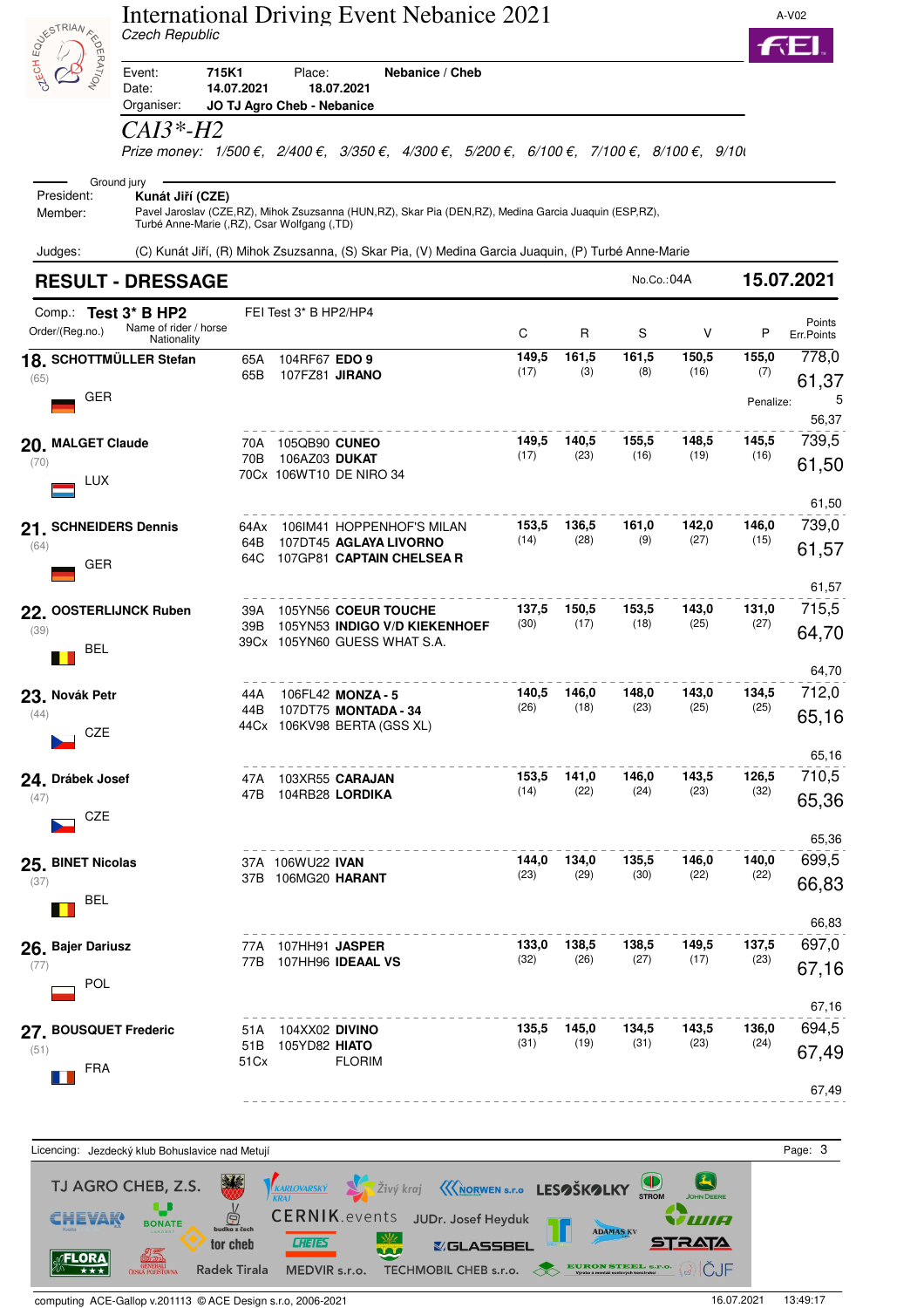| <b>DESTRIANE</b>                         | Czech Republic                                                                 |              |                                      | <b>International Driving Event Nebanice 2021</b>                                                        |               |               |               |               |                            | A-V02                   |
|------------------------------------------|--------------------------------------------------------------------------------|--------------|--------------------------------------|---------------------------------------------------------------------------------------------------------|---------------|---------------|---------------|---------------|----------------------------|-------------------------|
| EPATION                                  | 715K1<br>Event:<br>Date:<br>Organiser:                                         | 14.07.2021   | Place:<br>JO TJ Agro Cheb - Nebanice | Nebanice / Cheb<br>18.07.2021                                                                           |               |               |               |               |                            |                         |
|                                          | CAI3*-H2                                                                       |              |                                      | Prize money: 1/500 €, 2/400 €, 3/350 €, 4/300 €, 5/200 €, 6/100 €, 7/100 €, 8/100 €, 9/10               |               |               |               |               |                            |                         |
| President:<br>Member:                    | Ground jury<br>Kunát Jiří (CZE)<br>Turbé Anne-Marie (,RZ), Csar Wolfgang (,TD) |              |                                      | Pavel Jaroslav (CZE,RZ), Mihok Zsuzsanna (HUN,RZ), Skar Pia (DEN,RZ), Medina Garcia Juaquin (ESP,RZ),   |               |               |               |               |                            |                         |
| Judges:                                  |                                                                                |              |                                      | (C) Kunát Jiří, (R) Mihok Zsuzsanna, (S) Skar Pia, (V) Medina Garcia Juaquin, (P) Turbé Anne-Marie      |               |               |               |               |                            |                         |
|                                          | <b>RESULT - DRESSAGE</b>                                                       |              |                                      |                                                                                                         |               |               | No.Co.:04A    |               |                            | 15.07.2021              |
| Comp.: Test 3* B HP2<br>Order/(Reg.no.)  | Name of rider / horse<br>Nationality                                           |              | FEI Test 3* B HP2/HP4                |                                                                                                         | C             | R             | S             | V             | P                          | Points<br>Err.Points    |
| 28. John Szymon<br>(78)<br>POL           |                                                                                | 78A<br>78B   | 104RB44 NICO                         | 104RB37 DON VENTO                                                                                       | 143,0<br>(24) | 140,0<br>(24) | 142,0<br>(26) | 134,0<br>(32) | 131,5<br>(26)              | 690,5<br>68,03          |
| 29. Bareš Ota<br>(43)                    |                                                                                | 43B          |                                      | 43Ax 105AZ20 CINCINNATI 1<br>105ZG72 FLORIAN 27                                                         | 139,0<br>(27) | 139,5<br>(25) | 143,5<br>(25) | 138,5<br>(29) | 128,5<br>(31)              | 68,03<br>689,0<br>68,23 |
| <b>CZE</b><br>30. THEISEN Marc           |                                                                                | 43C<br>69A   | 106UB63 KOBUS                        | 105IX63 BARETTA                                                                                         | 138,0         | 122,5         | 136,0         | 141,0         | 130,5                      | 68,23<br>668,0          |
| (69)<br><b>LUX</b>                       |                                                                                | 69B          |                                      | 1051X52 CAYETANO P                                                                                      | (29)          | (33)          | (29)          | (28)          | (28)                       | 71,02                   |
| 31. HELMUTH Vernon<br>(83)<br><b>USA</b> |                                                                                | 83A<br>83B   |                                      | 107HS74 FERNANDO<br>107HT11 EBONY VDK                                                                   | 138,5<br>(28) | 132,5<br>(30) | 128,0<br>(34) | 138,5<br>(29) | 130,0<br>(29)              | 71,02<br>667,5<br>71,09 |
| 32. KOCH Emil<br>(36)                    |                                                                                | 36A<br>36B   |                                      | 105TK48 FRUEHLINGSHIT-M<br>105TK43 FRUEHLINGSTANGO-M                                                    | 142,0<br>(25) | 129,0<br>(32) | 134,0<br>(32) | 131,5<br>(33) | 129,0<br>(30)              | 71,09<br>665,5<br>71,36 |
| AUT                                      |                                                                                |              |                                      |                                                                                                         |               |               |               |               |                            | 71,36                   |
| 33. Jelínek Tomáš<br>(41)<br>CZE         |                                                                                | 41 A<br>41 B | 41Cx 107HX76 TRUMEN                  | 106LJ84 PLUTO II REBECA - 16<br>106LJ72 PLUTO VI CZ                                                     | 132,5<br>(33) | 132,5<br>(30) | 138,5<br>(27) | 135,5<br>(31) | 119,0<br>(34)<br>Penalize: | 658,0<br>77,35<br>5     |
| 34. Moudrý Vladimír<br>(45)<br>CZE       |                                                                                |              |                                      | 45A 106KW48 SACRAMOSO SECADA XX<br>45B 106KW24 ROMKE FAGIA X - 25<br>45Cx 107DT65 ROMKE PALATINA X - 32 | 128,0<br>(36) | 120,5<br>(35) | 129,5<br>(33) | 120,0<br>(34) | 117,0<br>(35)              | 72,35<br>615,0<br>78,08 |
| 35. DELMAS Diane<br>(49)<br><b>FRA</b>   |                                                                                | 49A<br>49B   |                                      | 103YU39 CURIANTHA IFCE<br>103TZ21 CELLAKERNA IFCE                                                       | 130,5<br>(34) | 120,5<br>(35) | 116,5<br>(36) | 116,0<br>(37) | 124,0<br>(33)              | 78,08<br>607,5<br>79,08 |
| 36. Nesvačil Jan                         |                                                                                | 40A          |                                      | QUIN                                                                                                    | 120,5         | 119,0         | 122,0         | 120,0         | 112,0                      | 79,08<br>593,5          |
| (40)<br>CZE                              |                                                                                |              | 40B 104CH76 ZETA 1                   |                                                                                                         | (37)          | (37)          | (35)          | (34)          | (37)                       | 80,95                   |
|                                          |                                                                                |              |                                      |                                                                                                         |               |               |               |               |                            | 80,95                   |

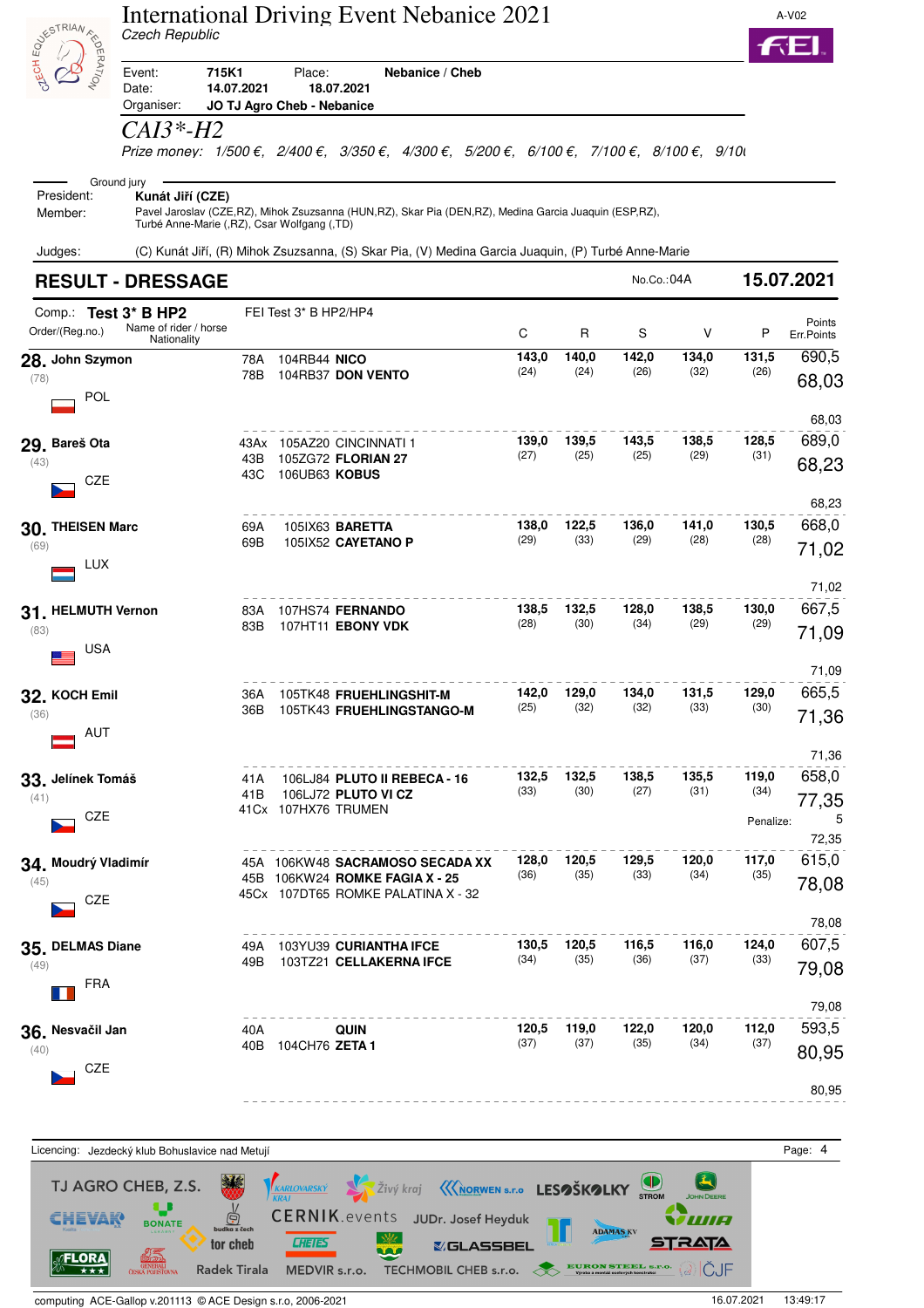|                                               | <b>International Driving Event Nebanice 2021</b><br>Czech Republic                                                                                                                          |             |                                       |                                                                  |                 |               |               |               |                    |                            | A-V02                        |
|-----------------------------------------------|---------------------------------------------------------------------------------------------------------------------------------------------------------------------------------------------|-------------|---------------------------------------|------------------------------------------------------------------|-----------------|---------------|---------------|---------------|--------------------|----------------------------|------------------------------|
| <b>SIVESTRIAN AND</b>                         | 715K1<br>Event:<br>Date:<br>Organiser:<br>CAI3*-H2                                                                                                                                          | 14.07.2021  | Place:<br>JO TJ Agro Cheb - Nebanice  | 18.07.2021                                                       | Nebanice / Cheb |               |               |               |                    |                            |                              |
|                                               | Prize money: 1/500 €, 2/400 €, 3/350 €, 4/300 €, 5/200 €, 6/100 €, 7/100 €, 8/100 €, 9/10                                                                                                   |             |                                       |                                                                  |                 |               |               |               |                    |                            |                              |
| President:<br>Member:                         | Ground jury<br>Kunát Jiří (CZE)<br>Pavel Jaroslav (CZE, RZ), Mihok Zsuzsanna (HUN, RZ), Skar Pia (DEN, RZ), Medina Garcia Juaquin (ESP, RZ),<br>Turbé Anne-Marie (,RZ), Csar Wolfgang (,TD) |             |                                       |                                                                  |                 |               |               |               |                    |                            |                              |
| Judges:                                       | (C) Kunát Jiří, (R) Mihok Zsuzsanna, (S) Skar Pia, (V) Medina Garcia Juaquin, (P) Turbé Anne-Marie                                                                                          |             |                                       |                                                                  |                 |               |               |               |                    |                            |                              |
|                                               | <b>RESULT - DRESSAGE</b>                                                                                                                                                                    |             |                                       |                                                                  |                 |               |               | No.Co.: 04A   |                    |                            | 15.07.2021                   |
| Comp.: Test 3* B HP2<br>Order/(Reg.no.)       | Name of rider / horse<br>Nationality                                                                                                                                                        |             | FEI Test 3* B HP2/HP4                 |                                                                  |                 | C             | R             | S             | V                  | P                          | Points<br>Err.Points         |
| 37. Mourier Sebastien<br>(52)<br><b>FRA</b>   |                                                                                                                                                                                             | 52C         |                                       | 52A 104HM33 BRUNIEKO<br>52Bx 104OZ05 EL ZARCA<br>107IE51 JANROOS |                 | 130,5<br>(34) | 121,5<br>(34) | 112,5<br>(37) | 118,5<br>(36)      | 112,5<br>(36)<br>Penalize: | 595,5<br>85,68<br>5<br>80,68 |
| <b>Scheiter Kathrin</b><br>(56)<br><b>GER</b> |                                                                                                                                                                                             | 56A<br>56B  | 105AX13 GRAVIN<br>56Cx 105LB65 FIGARO | 105AX12 FALONDA                                                  |                 |               |               |               | Závada na výstroji |                            | <b>RET</b>                   |
| (71)<br><b>NED</b>                            | <b>VAN DER BURGT Leo</b>                                                                                                                                                                    | 71 A<br>71B | 105LR82 ELCO<br>1050P68 GABOR         |                                                                  |                 |               |               |               |                    |                            | <b>DSQ</b>                   |
| <b>SANDMANN Anna</b><br>(67)<br>GER           |                                                                                                                                                                                             | 67A<br>67B  |                                       | 106BY17 FANTAST<br>106KT52 HARLEY<br>67Cx 105RE45 EDMONDA        |                 |               |               |               |                    |                            | <b>NS</b>                    |
| <b>Freund Marco</b>                           |                                                                                                                                                                                             |             |                                       | 59Ax 104GN01 CRACK 38                                            |                 |               |               |               |                    | nestartoval                | <b>NS</b>                    |
| (59)<br>GER                                   |                                                                                                                                                                                             | 59B<br>59C  | 105IS69 <b>FYGO</b><br>107AF32 KALLEE |                                                                  |                 |               |               |               |                    | nestartoval                |                              |
|                                               |                                                                                                                                                                                             |             |                                       |                                                                  |                 |               |               |               |                    |                            |                              |

Kunát Jiří (CZE)

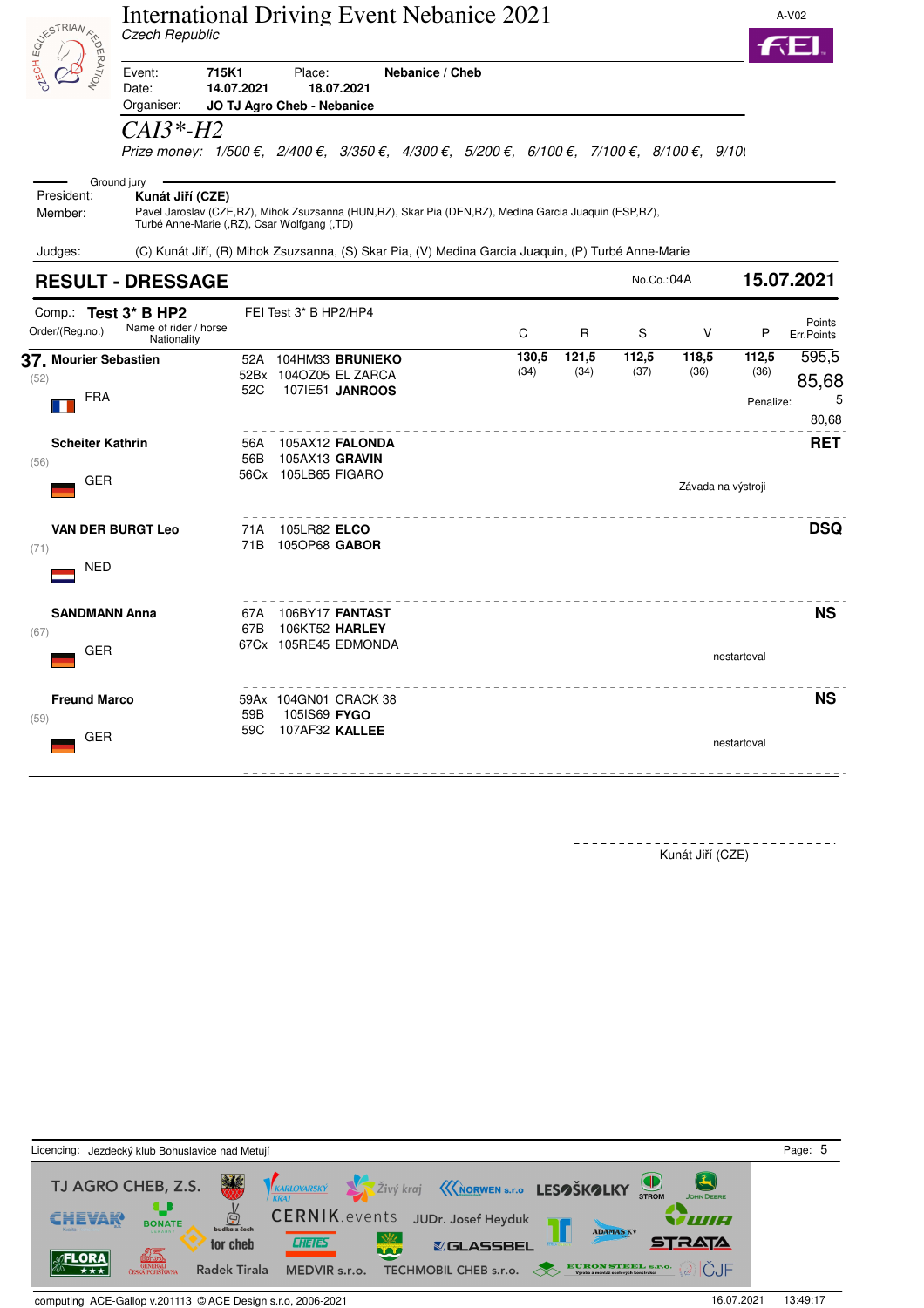



Event: **715K1** Place: **Nebanice / Cheb** Date: **14.07.2021 18.07.2021** Organiser: **JO TJ Agro Cheb - Nebanice**

## *CAI2\*-H2*

## Ground jury<br>President: K  $K$ unát Jiří (CZE)

Member: Pavel Jaroslav (CZE,RZ), Mihok Zsuzsanna (HUN,RZ), Skar Pia (DEN,RZ), Medina Garcia Juaquin (ESP,RZ), Turbé Anne-Marie (,RZ), Csar Wolfgang (,TD)

Judges: (C) Kunát Jiří, (R) Mihok Zsuzsanna, (S) Skar Pia, (V) Medina Garcia Juaquin, (P) Turbé Anne-Marie

| <b>RESULT - DRESSAGE</b>                                                        |                    |                       |                                                                                                   |              |              | No.Co.: 02A  |                | 15.07.2021   |                                  |
|---------------------------------------------------------------------------------|--------------------|-----------------------|---------------------------------------------------------------------------------------------------|--------------|--------------|--------------|----------------|--------------|----------------------------------|
| Comp.: Test 3* B HP2<br>Name of rider / horse<br>Order/(Reg.no.)<br>Nationality |                    | FEI Test 3* B HP2/HP4 |                                                                                                   | C            | $\mathsf{R}$ | S            | Begin at:<br>٧ | 12:30<br>P   | Points<br>Err.Points             |
| 1. EGBERINK Rens<br>(8)<br><b>NED</b>                                           | 8A<br>8B           |                       | 107FI23 JEAMON VAN DE MARTHA H<br>107FF49 KULANO                                                  | 155,5<br>(1) | 159,5<br>(1) | 159,0<br>(1) | 153,5<br>(2)   | 153,5<br>(1) | 781,0<br>55,97                   |
| 2. EGBERINK Rens<br>(9)<br>NED                                                  | <b>9A</b><br>9B    | 107FQ58 HIELKE        | 107FQ51 JEAN PIERRE                                                                               | 141,0<br>(3) | 150,5<br>(2) | 153,0<br>(2) | 157,0<br>(1)   | 150,5<br>(2) | 55,97<br>752,0<br>59,83          |
| 3. Chylíková Michaela<br>(11)<br><b>CZE</b>                                     | 11Ax<br>11B<br>11C |                       | 107FY46 SACRAMOSO ENEIS XIV-7<br>107FY39 RUDOLFO EREDITA V - 40<br>107DT57 GENERALISSIMUS ADIVINA | 155,0<br>(2) | 134,5<br>(3) | 152,5<br>(3) | 145,0<br>(4)   | 145,0<br>(3) | 59,83<br>732,0<br>62,50<br>62,50 |
| 4. Ing. Neumannová Kateřina<br>(12)<br>CZE                                      | 12A<br>12B         |                       | 105EA68 SACRAMOSO SAMBA VI - 29<br><b>ESEA - 22</b>                                               | 135,0<br>(4) | 121,0<br>(4) | 133,0<br>(4) | 145,5<br>(3)   | 120,5<br>(4) | 655,0<br>72,75                   |
|                                                                                 |                    |                       |                                                                                                   |              |              |              |                |              | 72,75                            |

Kunát Jiří (CZE)

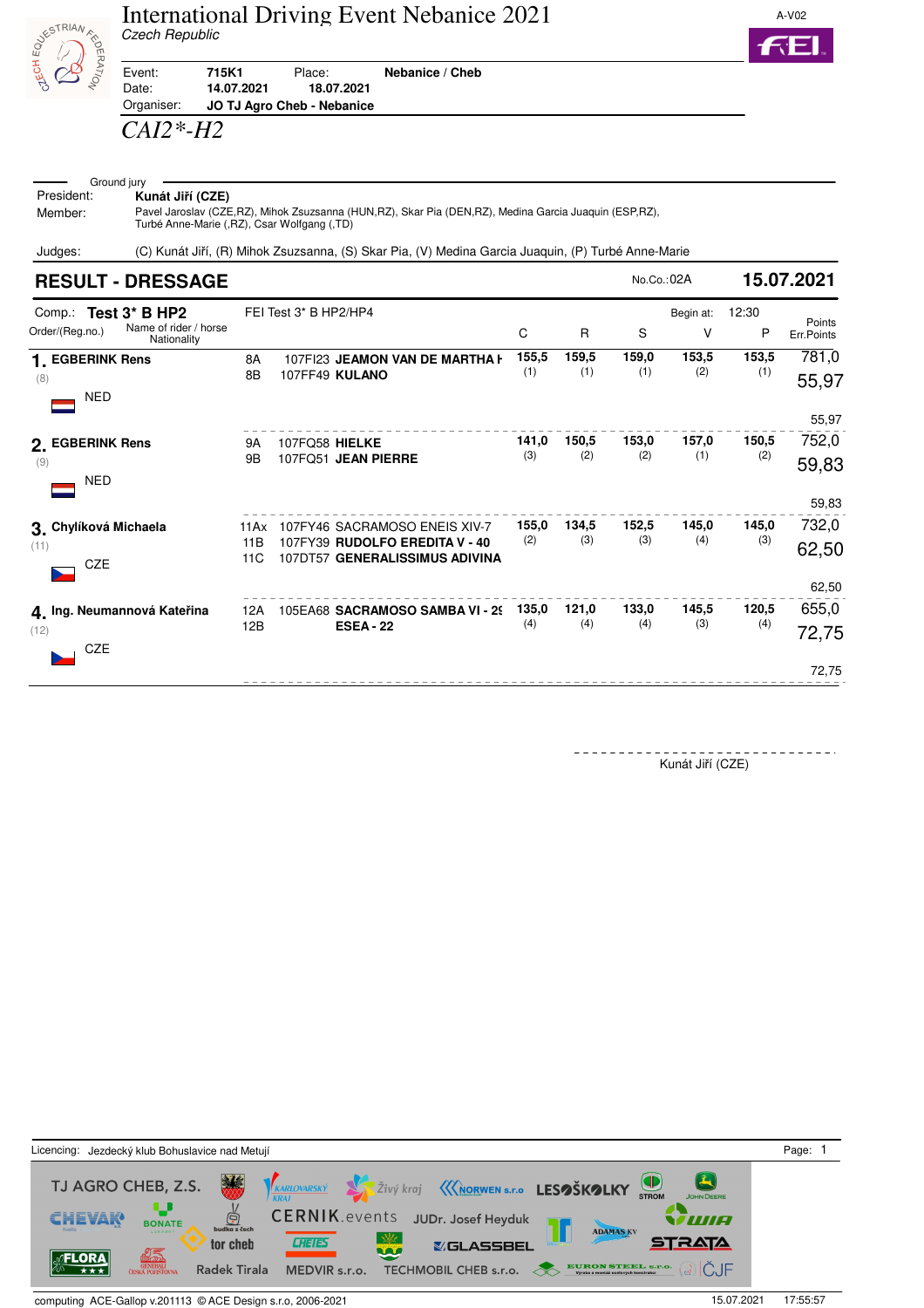| <b>POLITICAL ASSESSION</b>                | Czech Republic                                                                 |            |                                                    | <b>International Driving Event Nebanice 2021</b>                                                                                                                                  |               |               |                      |                              |              | A-V02                |
|-------------------------------------------|--------------------------------------------------------------------------------|------------|----------------------------------------------------|-----------------------------------------------------------------------------------------------------------------------------------------------------------------------------------|---------------|---------------|----------------------|------------------------------|--------------|----------------------|
|                                           | 715K1<br>Event:<br>Date:<br>Organiser:                                         | 14.07.2021 | Place:<br>18.07.2021<br>JO TJ Agro Cheb - Nebanice | Nebanice / Cheb                                                                                                                                                                   |               |               |                      |                              |              |                      |
|                                           | <i>CAI3*-H1</i>                                                                |            |                                                    | Prize money: $1/400 \epsilon$ , $2/300 \epsilon$ , $3/250 \epsilon$ , $4/225 \epsilon$ , $5/175 \epsilon$ , $6/50 \epsilon$ , $7/50 \epsilon$ , $8/50 \epsilon$ , $9/50 \epsilon$ |               |               |                      |                              |              |                      |
| President:<br>Member:                     | Ground jury<br>Kunát Jiří (CZE)<br>Turbé Anne-Marie (,RZ), Csar Wolfgang (,TD) |            |                                                    | Pavel Jaroslav (CZE,RZ), Mihok Zsuzsanna (HUN,RZ), Skar Pia (DEN,RZ), Medina Garcia Juaquin (ESP,RZ),                                                                             |               |               |                      |                              |              |                      |
| Judges:                                   |                                                                                |            |                                                    | (C) Kunát Jiří, (R) Mihok Zsuzsanna, (S) Skar Pia, (V) Medina Garcia Juaquin, (P) Turbé Anne-Marie                                                                                |               |               |                      |                              |              |                      |
|                                           | <b>RESULT - DRESSAGE</b>                                                       |            |                                                    |                                                                                                                                                                                   |               |               | No.Co.:03A           |                              |              | 15.07.2021           |
| Comp.: FEI3*HP1<br>Order/(Reg.no.)        | Name of rider / horse<br>Nationality                                           |            | FEI 3* HP1 2021                                    |                                                                                                                                                                                   | С             | R             | S                    | Begin at:<br>V               | 09:00<br>P   | Points<br>Err.Points |
| 1. SIEBERS Saskia                         |                                                                                | 25A        | 104E185 AXEL                                       |                                                                                                                                                                                   | 180,5<br>(1)  | 183,0<br>(1)  | 185,0<br>(2)         | 184,0<br>(1)                 | 176,5<br>(2) | 909,0                |
| (25)<br>NED                               |                                                                                |            |                                                    |                                                                                                                                                                                   |               |               |                      |                              |              | 43,65                |
|                                           |                                                                                |            |                                                    |                                                                                                                                                                                   |               |               | Prize money: 125 EUR |                              |              | 43,65                |
|                                           | 2. HOUTAPPELS-BRUDER Kelly                                                     |            | 15A 105FS70 FLIP                                   |                                                                                                                                                                                   | 172,0<br>(2)  | 169,5<br>(2)  | 187,0<br>(1)         | 168,0<br>(2)                 | 182,5<br>(1) | 879,0                |
| (15)<br>CAN                               |                                                                                |            |                                                    |                                                                                                                                                                                   |               |               |                      |                              | Penalize:    | 52,49<br>5           |
| IØ.                                       |                                                                                |            |                                                    |                                                                                                                                                                                   |               |               |                      | Prize money: 75 EUR          |              | 47,49                |
| 3. BARBEY Michael                         |                                                                                | 30A        |                                                    | 104HI80 KALAO DES ARRENEYS CH                                                                                                                                                     | 156,5         | 161,0         | 171,0                | 168,0                        | 168,5        | 825,0                |
| (30)<br>SUI                               |                                                                                |            |                                                    |                                                                                                                                                                                   | (12)          | (5)           | (4)                  | (2)                          | (3)          | 54,40                |
|                                           |                                                                                |            |                                                    |                                                                                                                                                                                   |               |               |                      | Prize money: 40 EUR          |              | 54,40                |
| 4. BÖSCH Alexander<br>(13)                |                                                                                | 13A        | 104TY66 BAMBUCCA                                   |                                                                                                                                                                                   | 161,0<br>(7)  | 164,0<br>(4)  | 171,5<br>(3)         | 162,5<br>(5)                 | 161,0<br>(4) | 820,0<br>55,04       |
| AUT                                       |                                                                                |            |                                                    |                                                                                                                                                                                   |               |               |                      |                              |              |                      |
| 5. Tischer Marie                          |                                                                                | 23 A       | 105PT75 FORTINO                                    |                                                                                                                                                                                   | 166,5         | 157,0         | 165,5                | Prize money: 30 EUR<br>162,0 | 156,0        | 55,04<br>807,0       |
| (23)<br>GER                               |                                                                                |            |                                                    |                                                                                                                                                                                   | (4)           | (6)           | (6)                  | (6)                          | (6)          | 56,70                |
|                                           |                                                                                |            |                                                    |                                                                                                                                                                                   |               |               |                      | Prize money: 30 EUR          |              | 56,70                |
| 6. BIERI Andrea                           |                                                                                |            | 112A 106PR49 CARDINAL BS                           |                                                                                                                                                                                   | 169,5<br>(3)  | 151,0<br>(9)  | 161,5<br>(8)         | 161,5<br>(7)                 | 152,5<br>(8) | 796,0                |
| (112)<br>SUI                              |                                                                                |            |                                                    |                                                                                                                                                                                   |               |               |                      |                              |              | 58,11                |
|                                           |                                                                                |            |                                                    |                                                                                                                                                                                   |               |               |                      |                              |              | 58,11                |
| 7. Aeschbacher Daniel                     |                                                                                |            | 27A 105CH05 WATCH ME 3                             |                                                                                                                                                                                   | 162,5<br>(6)  | 144,5<br>(14) | 159,5<br>(10)        | 161,5<br>(7)                 | 160,5<br>(5) | 788,5                |
| (27)<br>SUI                               |                                                                                |            |                                                    |                                                                                                                                                                                   |               |               |                      |                              |              | 59,07                |
|                                           |                                                                                |            |                                                    |                                                                                                                                                                                   |               |               |                      | 160,0                        | 145,5        | 59,07<br>788,5       |
| 7. POUGNET Sophie<br>(18)                 |                                                                                |            |                                                    | 18A 106KP83 DEESERY DE VAL CASTEL                                                                                                                                                 | 160,5<br>(10) | 164,5<br>(3)  | 158,0<br>(12)        | (11)                         | (10)         | 59,07                |
| <b>FRA</b>                                |                                                                                |            |                                                    |                                                                                                                                                                                   |               |               |                      |                              |              |                      |
|                                           |                                                                                |            |                                                    |                                                                                                                                                                                   |               |               |                      |                              |              | 59,07                |
| 9. Kurys Katarzyna<br>(111)<br><b>POL</b> |                                                                                |            | 111A 104TT68 COUNT DOWN                            |                                                                                                                                                                                   | 161,0<br>(7)  | 153,5<br>(8)  | 159,0<br>(11)        | 160,5<br>(10)                | 153,0<br>(7) | 787,0<br>59,26       |
|                                           |                                                                                |            |                                                    |                                                                                                                                                                                   |               |               |                      |                              |              | 59,26                |
|                                           |                                                                                |            |                                                    |                                                                                                                                                                                   |               |               |                      |                              |              |                      |

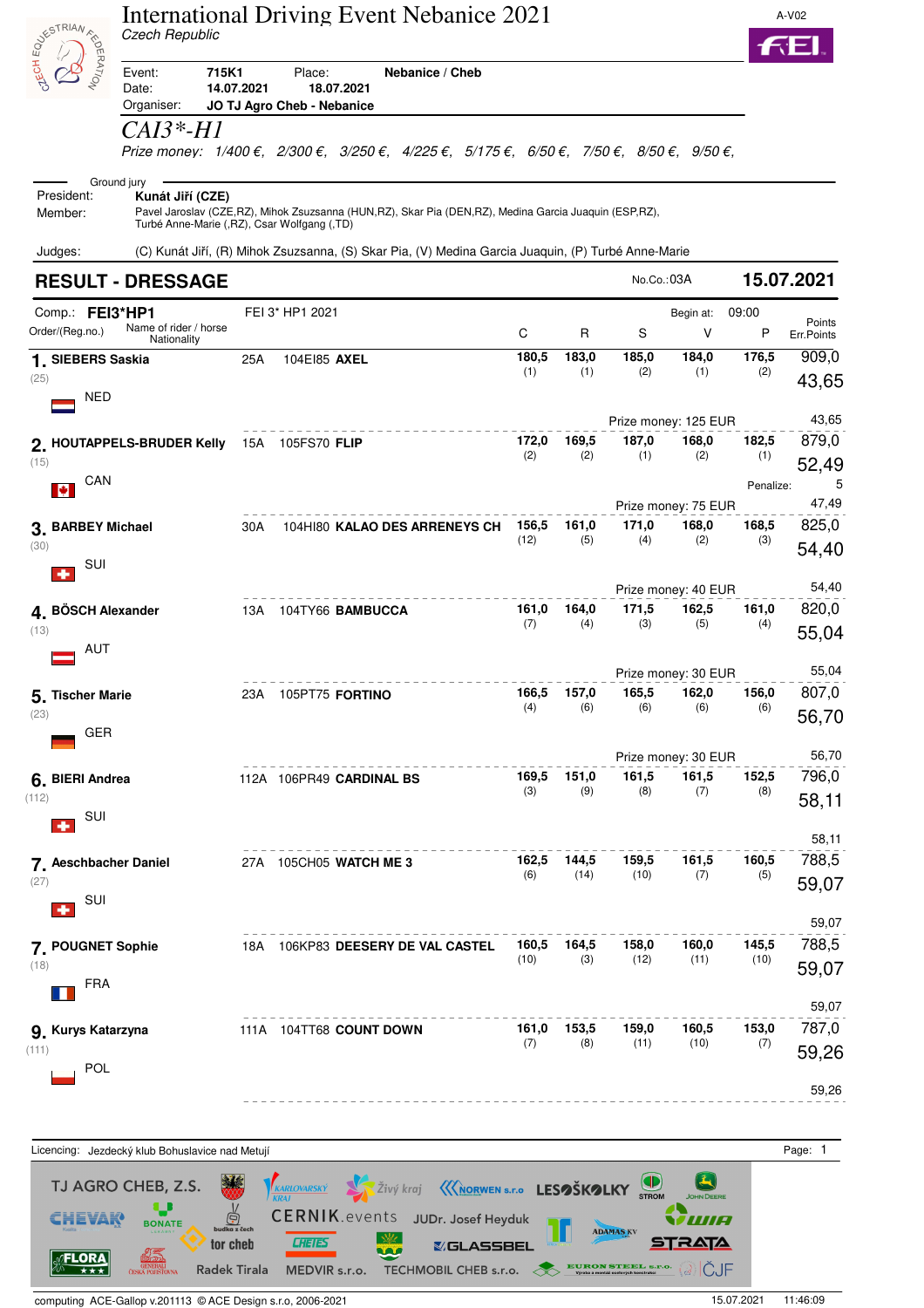|                                    | Czech Republic                                                  |            | <b>International Driving Event Nebanice 2021</b>                                                                                                                                  |               |               |               |               |               | A-V02          |
|------------------------------------|-----------------------------------------------------------------|------------|-----------------------------------------------------------------------------------------------------------------------------------------------------------------------------------|---------------|---------------|---------------|---------------|---------------|----------------|
| <b>DUNIESTRIAN</b><br>EDERATION    | 715K1<br>Event:<br>Date:<br>Organiser:                          | 14.07.2021 | Place:<br>Nebanice / Cheb<br>18.07.2021<br>JO TJ Agro Cheb - Nebanice                                                                                                             |               |               |               |               |               |                |
|                                    | CAI3*-H1                                                        |            | Prize money: $1/400 \epsilon$ , $2/300 \epsilon$ , $3/250 \epsilon$ , $4/225 \epsilon$ , $5/175 \epsilon$ , $6/50 \epsilon$ , $7/50 \epsilon$ , $8/50 \epsilon$ , $9/50 \epsilon$ |               |               |               |               |               |                |
|                                    | Ground jury                                                     |            |                                                                                                                                                                                   |               |               |               |               |               |                |
| President:<br>Member:              | Kunát Jiří (CZE)<br>Turbé Anne-Marie (,RZ), Csar Wolfgang (,TD) |            | Pavel Jaroslav (CZE,RZ), Mihok Zsuzsanna (HUN,RZ), Skar Pia (DEN,RZ), Medina Garcia Juaquin (ESP,RZ),                                                                             |               |               |               |               |               |                |
| Judges:                            |                                                                 |            | (C) Kunát Jiří, (R) Mihok Zsuzsanna, (S) Skar Pia, (V) Medina Garcia Juaquin, (P) Turbé Anne-Marie                                                                                |               |               |               |               |               |                |
|                                    | <b>RESULT - DRESSAGE</b>                                        |            |                                                                                                                                                                                   |               |               | No.Co.:03A    |               |               | 15.07.2021     |
| Comp.: FEI3*HP1                    |                                                                 |            | FEI 3* HP1 2021                                                                                                                                                                   |               |               |               | Begin at:     | 09:00         | Points         |
| Order/(Reg.no.)                    | Name of rider / horse<br>Nationality                            |            |                                                                                                                                                                                   | C             | R             | S             | V             | Ρ             | Err.Points     |
| 10. KESSLER Peter<br>(29)<br>SUI   |                                                                 |            | 29A 105GG55 JONNY WALKER                                                                                                                                                          | 160,0<br>(11) | 155,0<br>(7)  | 168,0<br>(5)  | 157,0<br>(13) | 140,5<br>(13) | 780,5<br>60,10 |
|                                    |                                                                 |            |                                                                                                                                                                                   |               |               |               |               |               | 60,10          |
| 11. Kurys Katarzyna<br>(26)<br>POL |                                                                 | 26A        | 105YF51 WIZA                                                                                                                                                                      | 161,0<br>(7)  | 141,5<br>(15) | 161,0<br>(9)  | 166,0<br>(4)  | 145,0<br>(11) | 774,5<br>60,86 |
|                                    |                                                                 |            |                                                                                                                                                                                   |               |               |               |               |               | 60,86          |
| 12. BIERI Andrea<br>(28)           |                                                                 |            | 28A 105WX15 STACCATO                                                                                                                                                              | 166,0<br>(5)  | 150,0<br>(10) | 153,0<br>(13) | 154,0<br>(14) | 146,5<br>(9)  | 769,5          |
| SUI                                |                                                                 |            |                                                                                                                                                                                   |               |               |               |               |               | 61,50          |
| 13. Aillaud Magalie                |                                                                 | 17A        | 105FH12 FANDANGO                                                                                                                                                                  | 152,0         | 145,5         | 150,0         | 161,5         | 143,0         | 61,50<br>752,0 |
| (17)<br><b>FRA</b>                 |                                                                 |            |                                                                                                                                                                                   | (15)          | (12)          | (14)          | (7)           | (12)          | 63,74          |
|                                    |                                                                 |            |                                                                                                                                                                                   |               |               |               |               |               | 63,74          |
| 14. BÖSCH Alexander<br>(14)<br>AUT |                                                                 | 14A        | 106EJ71 FINESSE 374                                                                                                                                                               | 148,0<br>(16) | 147,0<br>(11) | 163,0<br>(7)  | 149,0<br>(15) | 135,5<br>(15) | 742,5<br>64,96 |
|                                    |                                                                 |            |                                                                                                                                                                                   |               |               |               |               |               | 64,96          |
| 15. KUN Andrea<br>(24)             |                                                                 |            | 24A 105CW60 FIRMINUS                                                                                                                                                              | 156,0<br>(13) | 145,0<br>(13) | 144,0<br>(15) | 158,5<br>(12) | 140,0<br>(14) | 743,5<br>69,83 |
| <b>HUN</b>                         |                                                                 |            |                                                                                                                                                                                   |               |               |               |               | Penalize:     | 5<br>64,83     |
| 16. Scheiter Judith                |                                                                 | 20A        | 104IV69 LE GRAND BLEU                                                                                                                                                             | 153,5<br>(14) | 134,5<br>(16) | 135,0<br>(16) | 142,0<br>(16) | 127,5<br>(16) | 692,5          |
| (20)<br>GER                        |                                                                 |            |                                                                                                                                                                                   |               |               |               |               |               | 71,36          |
|                                    |                                                                 |            |                                                                                                                                                                                   |               |               |               |               |               | 71,36          |

Kunát Jiří (CZE)



computing ACE-Gallop v.201113 © ACE Design s.r.o, 2006-2021 15.07.2021 11:46:09